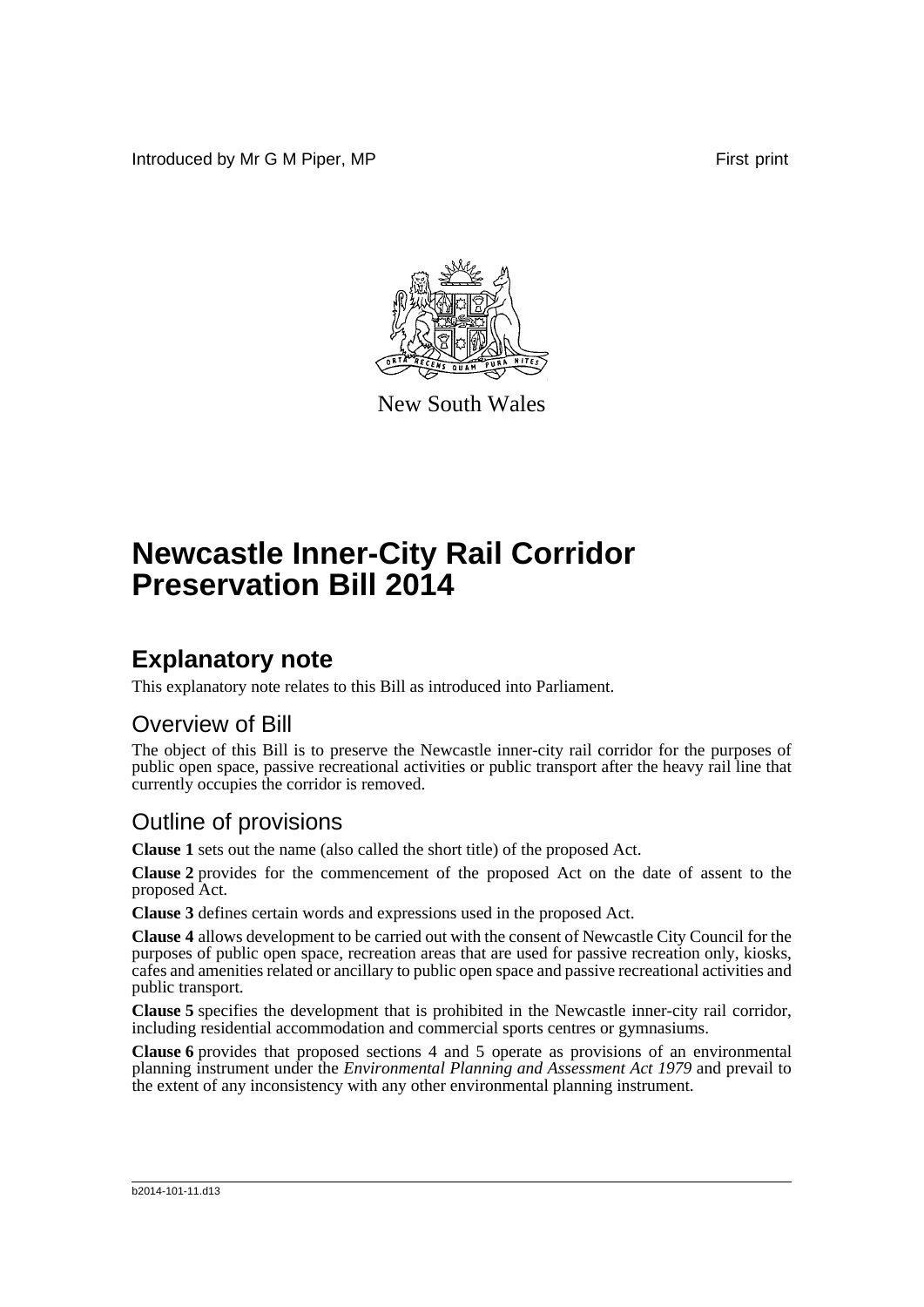**Clause 7** makes it clear that the proposed Act binds the Crown in right of New South Wales and, in so far as the legislative power of the Parliament of New South Wales permits, the Crown in all its other capacities.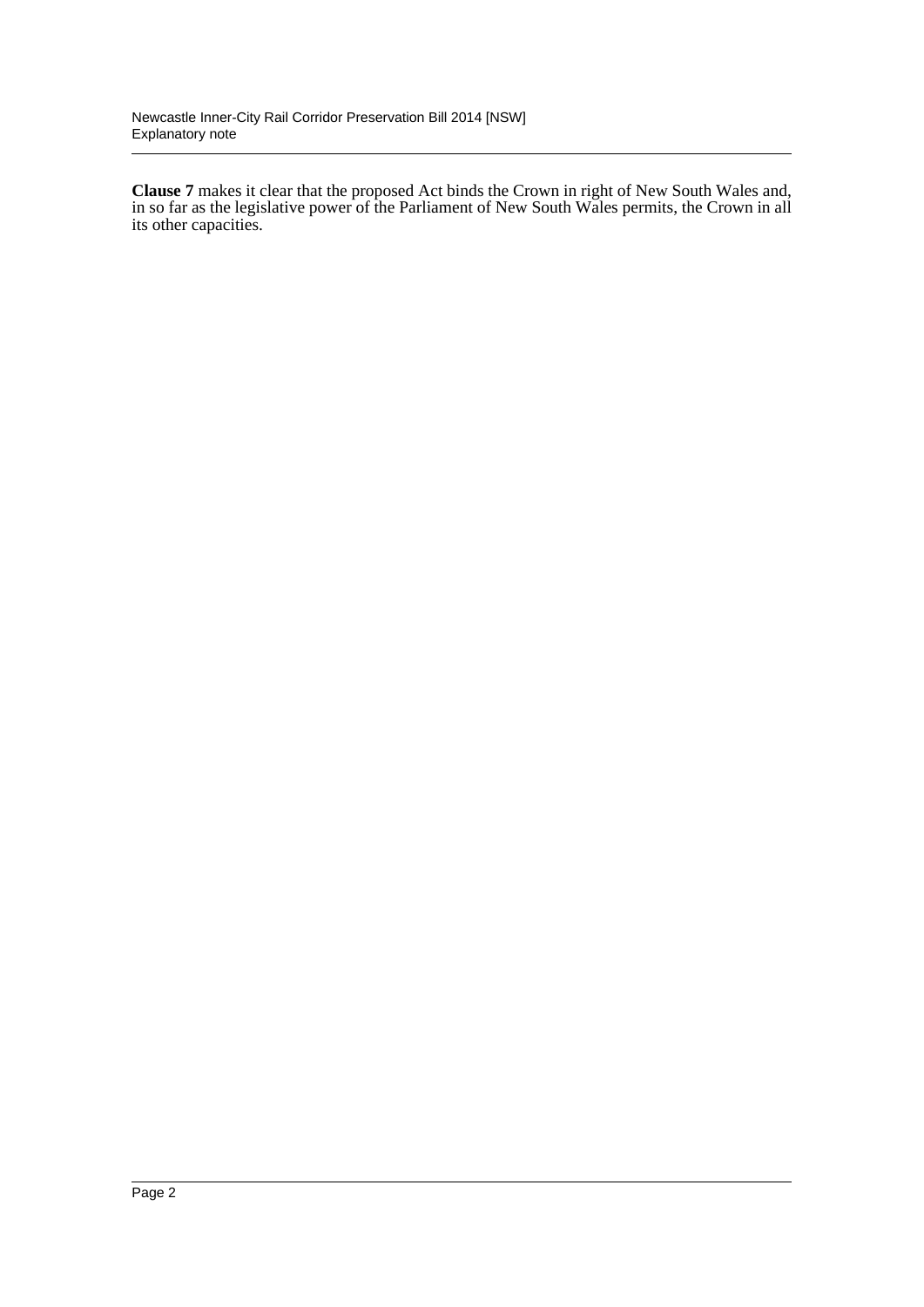Introduced by Mr G M Piper, MP **First** print



New South Wales

# **Newcastle Inner-City Rail Corridor Preservation Bill 2014**

## **Contents**

|   |                                                                                     | Page |
|---|-------------------------------------------------------------------------------------|------|
|   |                                                                                     |      |
| 1 | Name of Act                                                                         | 2    |
| 2 | Commencement                                                                        | 2    |
| 3 | Definitions                                                                         | 2    |
| 4 | Development that is permitted on land in the Newcastle inner-city<br>rail corridor  | 2    |
| 5 | Development that is prohibited on land in the Newcastle inner-city<br>rail corridor | 3    |
| 6 | Relationship with Environmental Planning and Assessment Act 1979                    | 3    |
|   | Act to bind Crown                                                                   | 3    |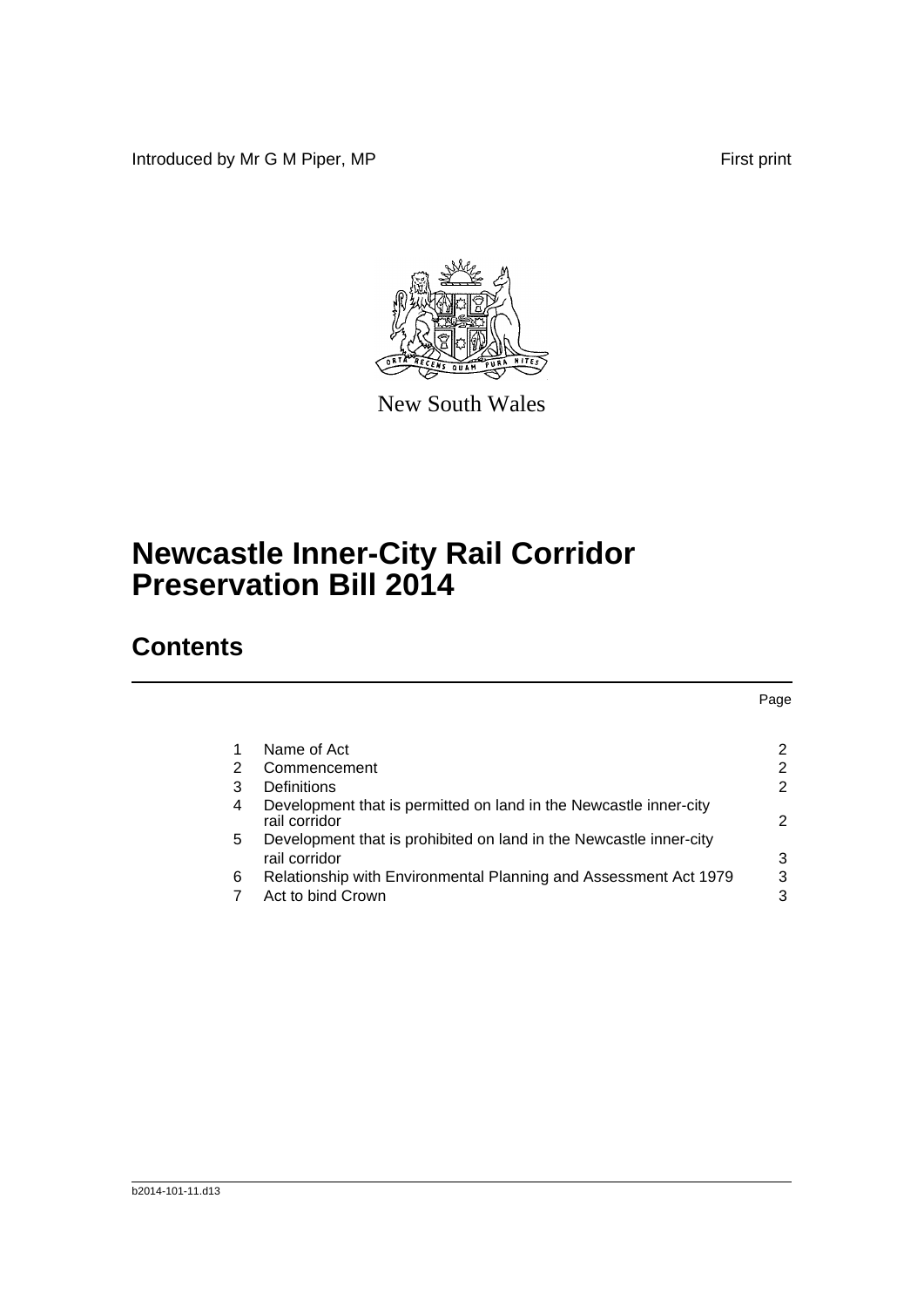

New South Wales

## **Newcastle Inner-City Rail Corridor Preservation Bill 2014**

No , 2014

#### **A Bill for**

An Act to preserve the Newcastle inner-city rail corridor for the purposes of open space, recreational activities or public transport.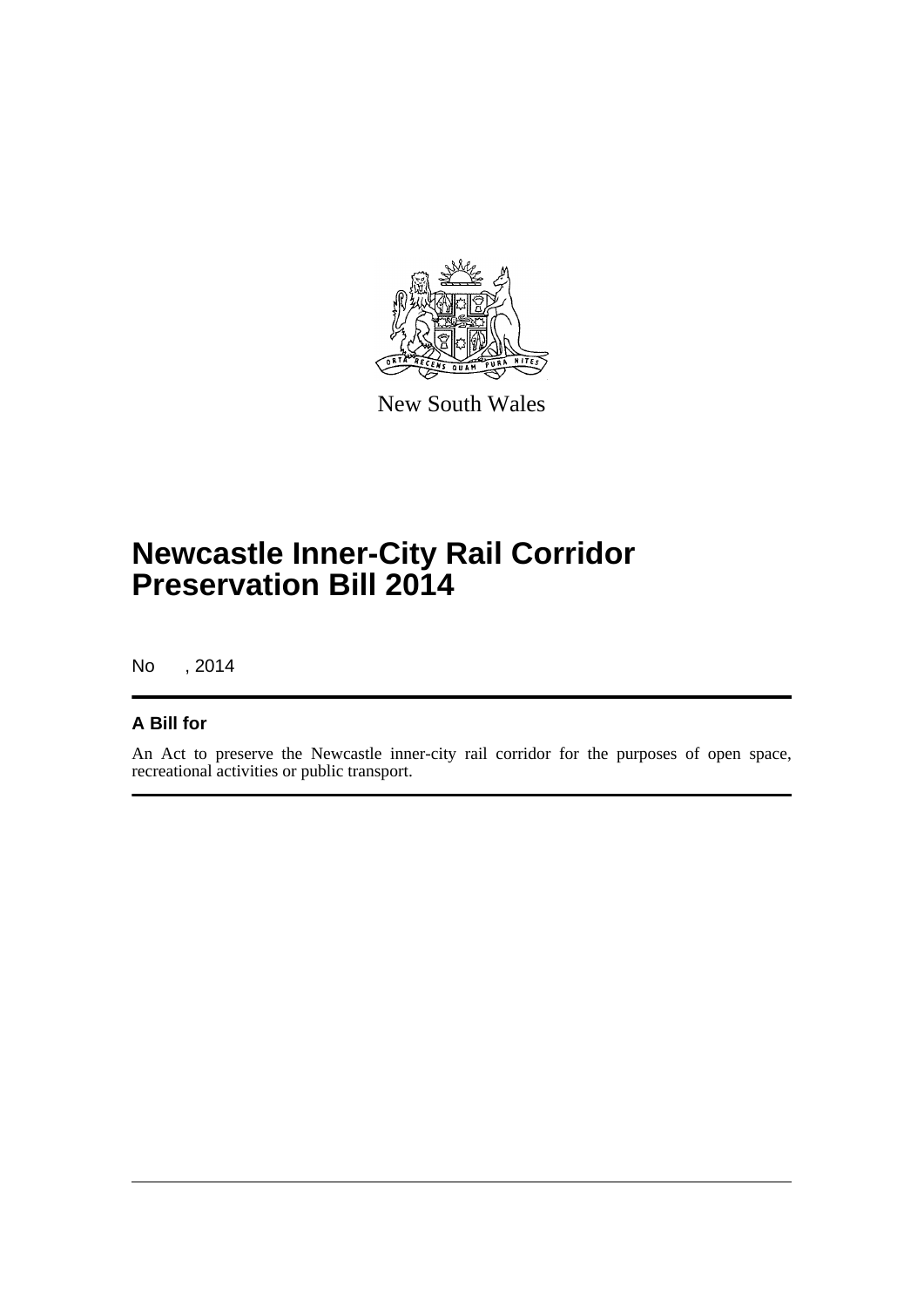Newcastle Inner-City Rail Corridor Preservation Bill 2014 [NSW]

<span id="page-4-3"></span><span id="page-4-2"></span><span id="page-4-1"></span><span id="page-4-0"></span>

| The Legislature of New South Wales enacts: |                                                                                                                                                                                                             |     |                                                                                                                                                                                                                                                                                                                                                                                                                                                                               |                                  |  |  |
|--------------------------------------------|-------------------------------------------------------------------------------------------------------------------------------------------------------------------------------------------------------------|-----|-------------------------------------------------------------------------------------------------------------------------------------------------------------------------------------------------------------------------------------------------------------------------------------------------------------------------------------------------------------------------------------------------------------------------------------------------------------------------------|----------------------------------|--|--|
| 1                                          | <b>Name of Act</b>                                                                                                                                                                                          |     |                                                                                                                                                                                                                                                                                                                                                                                                                                                                               |                                  |  |  |
|                                            |                                                                                                                                                                                                             |     | This Act is the Newcastle Inner-City Rail Corridor Preservation Act 2014.                                                                                                                                                                                                                                                                                                                                                                                                     | 3                                |  |  |
| $\mathbf 2$                                |                                                                                                                                                                                                             |     | <b>Commencement</b>                                                                                                                                                                                                                                                                                                                                                                                                                                                           | 4                                |  |  |
|                                            |                                                                                                                                                                                                             |     | This Act commences on the date of assent to this Act.                                                                                                                                                                                                                                                                                                                                                                                                                         | 5                                |  |  |
| 3                                          | <b>Definitions</b>                                                                                                                                                                                          |     | 6                                                                                                                                                                                                                                                                                                                                                                                                                                                                             |                                  |  |  |
|                                            | (1)                                                                                                                                                                                                         |     | In this Act:                                                                                                                                                                                                                                                                                                                                                                                                                                                                  | 7                                |  |  |
|                                            |                                                                                                                                                                                                             |     | <b>development</b> has the same meaning as in the <i>Environmental Planning and</i><br>Assessment Act 1979.                                                                                                                                                                                                                                                                                                                                                                   | 8<br>$\boldsymbol{9}$            |  |  |
|                                            |                                                                                                                                                                                                             |     | <i>environmental planning instrument</i> has the same meaning as in the <i>Environmental</i><br>Planning and Assessment Act 1979.                                                                                                                                                                                                                                                                                                                                             | 10<br>11                         |  |  |
|                                            |                                                                                                                                                                                                             |     | Newcastle inner-city rail corridor means the land between Wickham Station and the<br>Newcastle Station terminus, being the length of rail line spanned by Wickham, Civic<br>and Newcastle railway stations, bounded by Stewart Avenue at the western end and<br>Watt Street at the eastern end that was, immediately before the relevant date, vested<br>in Rail Corporation New South Wales and occupied by an electrified heavy rail line<br>and associated infrastructure. | 12<br>13<br>14<br>15<br>16<br>17 |  |  |
|                                            |                                                                                                                                                                                                             |     | <i>public open space</i> means any land available for public use that is not built upon, that<br>is set aside for public recreation and to which public access is unrestricted.                                                                                                                                                                                                                                                                                               | 18<br>19                         |  |  |
|                                            |                                                                                                                                                                                                             |     | <i>relevant date</i> means the day on which the Bill for this Act was first introduced into<br>Parliament (whether or not this Act was enacted in the form of the Bill as introduced).                                                                                                                                                                                                                                                                                        | 20<br>21                         |  |  |
|                                            | (2)                                                                                                                                                                                                         |     | Words and expressions used in this Act have the same meaning as in the standard<br>instrument prescribed under section 33A (1) of the <i>Environmental Planning and</i><br>Assessment Act 1979.                                                                                                                                                                                                                                                                               | 22<br>23<br>24                   |  |  |
| 4                                          |                                                                                                                                                                                                             |     | Development that is permitted on land in the Newcastle inner-city rail corridor                                                                                                                                                                                                                                                                                                                                                                                               | 25                               |  |  |
|                                            | Development may be carried out, with development consent, on land in the<br>(1)<br>Newcastle inner-city rail corridor for the following purposes only after the heavy rail<br>line on that land is removed: |     |                                                                                                                                                                                                                                                                                                                                                                                                                                                                               |                                  |  |  |
|                                            |                                                                                                                                                                                                             | (a) | public open space, including the following:                                                                                                                                                                                                                                                                                                                                                                                                                                   | 29                               |  |  |
|                                            |                                                                                                                                                                                                             |     | parks and gardens,<br>(i)                                                                                                                                                                                                                                                                                                                                                                                                                                                     | 30                               |  |  |
|                                            |                                                                                                                                                                                                             |     | (ii)<br>public pedestrian paths or walkways, including pedestrian overpasses or<br>underpasses,                                                                                                                                                                                                                                                                                                                                                                               | 31<br>32                         |  |  |
|                                            |                                                                                                                                                                                                             |     | (iii)<br>cycle ways,                                                                                                                                                                                                                                                                                                                                                                                                                                                          | 33                               |  |  |
|                                            |                                                                                                                                                                                                             |     | squares or playgrounds,<br>(iv)                                                                                                                                                                                                                                                                                                                                                                                                                                               | 34                               |  |  |
|                                            |                                                                                                                                                                                                             | (b) | recreation areas used for passive recreation, including associated facilities<br>such as the following:                                                                                                                                                                                                                                                                                                                                                                       | 35<br>36                         |  |  |
|                                            |                                                                                                                                                                                                             |     | bike hire stations,<br>(i)                                                                                                                                                                                                                                                                                                                                                                                                                                                    | 37                               |  |  |
|                                            |                                                                                                                                                                                                             |     | public seating,<br>(ii)                                                                                                                                                                                                                                                                                                                                                                                                                                                       | 38                               |  |  |
|                                            |                                                                                                                                                                                                             |     | public art installations,<br>(iii)                                                                                                                                                                                                                                                                                                                                                                                                                                            | 39                               |  |  |
|                                            |                                                                                                                                                                                                             |     | public outdoor exercise stations,<br>(iv)                                                                                                                                                                                                                                                                                                                                                                                                                                     | 40                               |  |  |
|                                            |                                                                                                                                                                                                             | (c) | kiosks, cafes and amenities related or ancillary to public open space and<br>passive recreation areas referred to in paragraph (a) or (b),                                                                                                                                                                                                                                                                                                                                    | 41<br>42                         |  |  |
|                                            |                                                                                                                                                                                                             | (d) | public transport, including light or heavy rail and associated infrastructure.                                                                                                                                                                                                                                                                                                                                                                                                | 43                               |  |  |